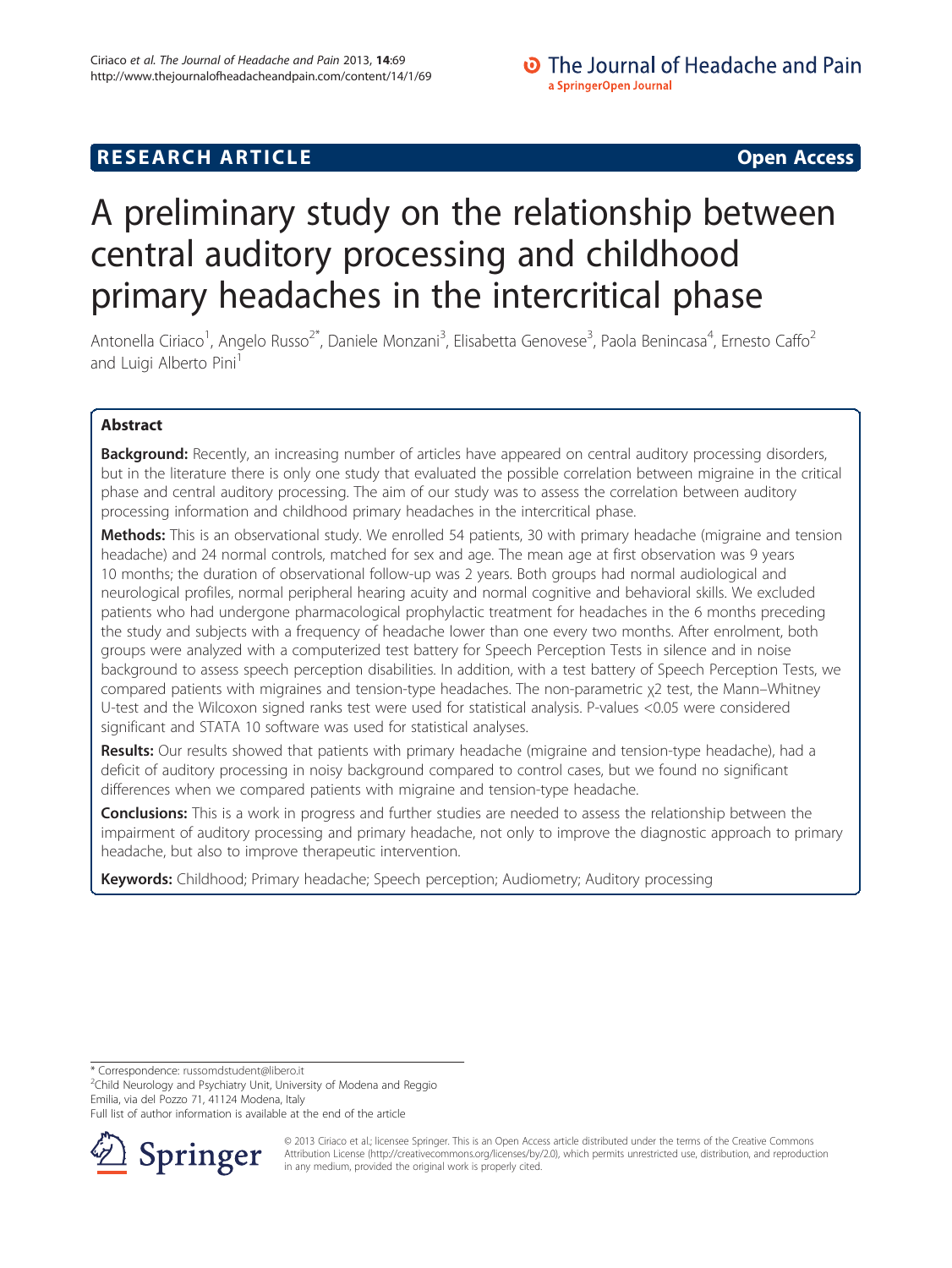#### <span id="page-1-0"></span>Background

Headache, a frequently occurring disorder in children and adolescents, is the third most common illnessrelated cause of absence from school, resulting in substantial impairment among pediatric patients [[1-4](#page-3-0)]. The majority of headaches in children and adolescents are not associated with structural or organic disease [[5-7](#page-3-0)]. Migraines and tension-type headaches are chronic disorders often starting in childhood, and about 50% of children and adolescents with migraine continue to suffer from the disorder into adulthood [[1,8\]](#page-3-0).

A tendency to fidget and to be easily distracted, poor concentration and poor academic achievement are characteristics of children both with the primary headache and with the auditory processing disorders, like difficulty in understanding conversation amid background noise [[5-7](#page-3-0)]. Auditory processing refers to the electrical transformation and transmission of the auditory signal after it leaves the mechanical processes of the outer, middle, and inner ear [\[9,10\]](#page-3-0). The auditory signal is transmitted by the auditory nerve, a branch of the eighth cranial nerve, via the ascending auditory pathways, to term in the auditory cortex and cerebellum [\[9](#page-3-0)-[11](#page-4-0)]. In recent years, an increasing number of articles have appeared on central auditory processing disorders [[12-21\]](#page-4-0). The impairment of auditory processing should not cause a disorder of attention, cognition, or language, although these may be comorbid [\[9](#page-3-0)[,12](#page-4-0)-[21\]](#page-4-0). The behavioral overlap of co-morbid diagnoses is due to the widely distributed networks with which central auditory pathways are linked, in bottom-up, top-down, and reciprocal loop processes [\[5](#page-3-0)]. The diagnosis of an auditory processing disorder is made after it has been established by audiological evaluation that a patient has normal peripheral hearing, and this can be detected by valid and reliable electrophysiological, imaging, and behavioural assessment techniques [[11,21](#page-4-0)]. Behavioral tests of auditory processing demonstrate good correlations with electrophysiological measures for distinguishing auditory processing disorder as a separate diagnostic entity if cognitive and/or behavioural deficits are excluded in the evaluation of patients [[13](#page-4-0)-[21](#page-4-0)]. Several authors have shown that migraineurs, during the intercritical phase, had a lack of habituation, or even potentiation, of cortical evoked potentials during repetitive stimulation and have a strong intensity dependence of auditory evoked potentials [[22](#page-4-0)-[24](#page-4-0)]. One recent study evaluated the possible relationship between migraine, during attacks, and auditory processing; the authors concluded that the function of the neural substrates, responsible for auditory processing information, is impaired during the migraine attack [[25](#page-4-0)]. The aim of this study was to evaluate the correlation between auditory processing information and childhood primary headaches in the intercritical phase.

Table 1 Age and gender characteristics (clinical characteristics) of children and adolescent with headache and normal control

|                                                                                      |                 | Headache group |          |             |          |                         | Control     |       |
|--------------------------------------------------------------------------------------|-----------------|----------------|----------|-------------|----------|-------------------------|-------------|-------|
|                                                                                      | TTH<br>$N = 11$ |                |          | М           | All      |                         | group       |       |
|                                                                                      |                 |                | $N = 19$ |             | $N = 30$ |                         | $N = 24$    |       |
| <b>Age</b> ( <i>mean</i> $\pm$ SD) $9.95 \pm 1.97$ $10.10 \pm 1.57$ $10.02 \pm 1.74$ |                 |                |          |             |          |                         | $9.7 + 1.7$ |       |
| Male                                                                                 | 6               | $(55\%)$ 8     |          | $(42\%)$ 14 |          | (47%)                   | 10          | (42%) |
| Female                                                                               | 5               | $(45%)$ 11     |          |             |          | (58%) 16 (53%) 14 (58%) |             |       |

M migraine, TTH tension-type headache, N number of patients. Data are presented as percentage ± SD of positive exact performance.

#### Method

In this observational study we enrolled 54 patients, between the ages of 6 and 12 years, referred to the Polyclinic hospital of Modena from 2009 to 2011. Among these 54 subjects , we studied 30 cases (14 male and 16 female) who were patients of the Headache and Drug Abuse Inter-Department Research Centre of University of Modena and Reggio Emilia and selected, from a database of healthy children of the Pediatric Clinic of Polyclinic of Modena, 24 normal controls, that were matched for sex and age. We divided the case series with primary headache into two groups: the first included patients with migraine, the second included patients with tension-type headache (Table 1); for both groups the diagnosis of primary headache was made according to the International Classification of Headache Disorders 2nd edition criteria (ICDH-II 2004). In addition, we also considered some additional diagnostic criteria, such as familiarity, behavior during the attacks, presence of osmophobia and trigger factors, to facilitate the differential diagnosis between migraine and tension type headache in children. Moreover, we applied the ICDH-II criteria for headache diagnosis, taking into account also suggestions inserted in Appendix section of the International Classification of Functioning, Disability and Health II [\[26\]](#page-4-0). The mean age at first observation was 9 years 10 months; the duration of observational follow-up was

| Table 2 Correlation between primary headaches and |  |  |
|---------------------------------------------------|--|--|
| control group in auditory processing              |  |  |

|                        |               | Αll<br>headache | Control<br>group | P value    |
|------------------------|---------------|-----------------|------------------|------------|
|                        |               | $N = 30$        | $N = 24$         |            |
| Speech perception test | VCV           | $100 + 0$       | $100 + 0$        |            |
| in silence             | <b>Bisill</b> | $100 + 0$       | $100 + 0$        |            |
|                        | Fr            | $100 + 0$       | $100 + 0$        |            |
| Speech perception test | VCV           | $64.6 \pm 10.7$ | $81.2 \pm 9$     | $= 0.0001$ |
| in noise               | <b>Bisill</b> | $61.8 \pm 19.8$ | $74.8 \pm 19.3$  | $= 0.0026$ |
|                        | Fr            | $86.7 \pm 11.9$ | $97.2 \pm 4.9$   | $= 0.0001$ |

VCV list composed of nonsense words, BiSi list with bisyllabic phonemically balanced words, Fr list of everyday sentences composed of bisyllabic phonemically balanced words. Data are presented as percentage  $\pm$  SD of positive exact performance.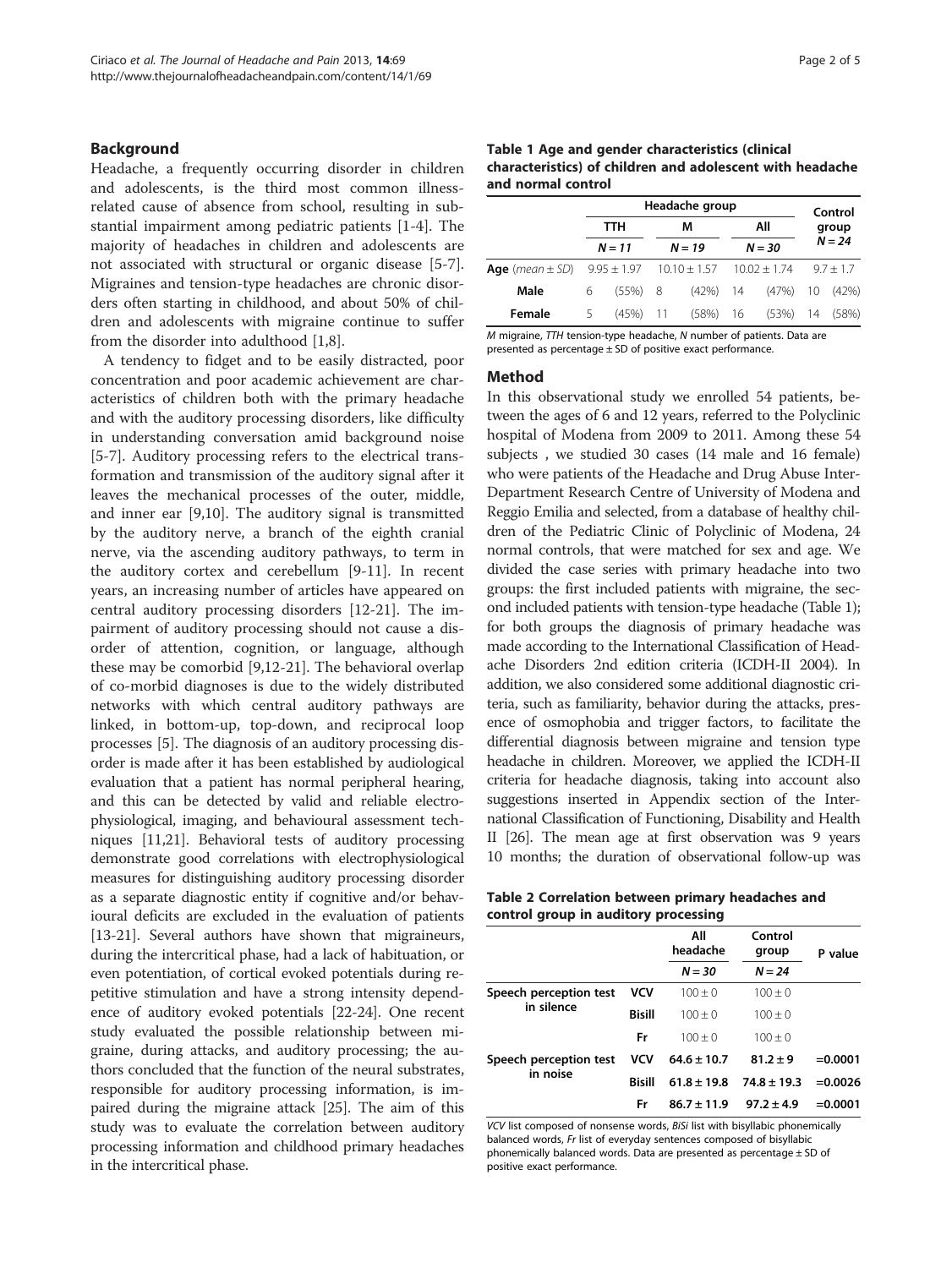|                                   |               | TTH.              | М                | Control group   | P value    |
|-----------------------------------|---------------|-------------------|------------------|-----------------|------------|
|                                   |               | $N = 11$          | $N = 19$         | $N = 24$        |            |
| Speech perception test in silence | <b>VCV</b>    | $100 \pm 0$       | $100 \pm 0$      | $100 \pm 0$     |            |
|                                   | <b>Bisill</b> | $100 \pm 0$       | $100 \pm 0$      | $100 \pm 0$     |            |
|                                   | Fr            | $100 \pm 0$       | $100 \pm 0$      | $100 \pm 0$     |            |
| Speech perception test in noise   | <b>VCV</b>    | $65.78 \pm 10.7$  | $62.6 \pm 11.05$ | $81.2 \pm 9$    | $= 0.0001$ |
|                                   | <b>Bisill</b> | $63.89 \pm 16.49$ | $58 \pm 25.29$   | $74.8 \pm 19.3$ | n.s.       |
|                                   | Fr            | $88.67 \pm 7.48$  | $83.2 \pm 17.36$ | $97.2 \pm 4.9$  | $= 0.0001$ |

#### <span id="page-2-0"></span>Table 3 Correlation between migraine, tension-type headache and control group in auditory processing

VCV list composed of nonsense words, BiSi list with bisyllabic phonemically balanced words, Fr list of everyday sentences composed of bisyllabic phonemically balanced words, M migraine, TTH tension-type headache. Data are presented as percentage ± SD of positive exact performance.

2 years. To be enrolled, both the group with primary headache and the control group had to have a normal audiological and neurological profile, normal peripheral hearing acuity and normal cognitive and behavioral skills. Furthermore, we excluded patients who had undergone pharmacological prophylactic treatment for headache in the 6 months preceding the study, subjects with a frequency of headache lower than one every two months and patients with primary headache attack in progress. After enrolment, both patients with primary headache and healthy children were analyzed with a computerized test battery of Speech Perception Tests in silence and in noise background to assess speech perception disabilities. In this last test, three word lists of 25 words were used: the first was composed of nonsense words, the second of bisyllabic phonemically balanced words, and the third was a list of everyday sentences composed of bisyllabic phonemically balanced words. The results were evaluated as a percentage of correct answers for each word of the test lists. The use of a recorded voice in the automatic administration of Speech Perception Tests reduces speaker-related variables (e.g. voice characteristics) and listener-related variables (such as the degree of attention). The non-parametric  $χ2$  test was used to compare the observed frequencies of patients' pathological scores with those predicted for the normal population. Since the scores obtained for most dependent variables are not distributed normally, the Mann–Whitney U-test was used to compare migraine and tension-type headache in behavioral measures, and the Wilcoxon signed ranks test was used to compare repeated measures within the same sample. All the statistical analyses were two-tailed and p-values of ≤0.05 were considered significant. STATA 10 software was used for statistical analyses. I will inform you that the local Ethic Committee approved the study in date June 16th 2009, registered with protocol number 1921. The study code was NOC09, and this study does not have any Eudrug number being an observational study.

#### Results and discussion

Initially, we enrolled 60 patients, 30 with primary headache and 30 control cases, whereas the case set of the

control group decreased in number during the follow-up because six patients dropped out of the study for personal and family reasons. Thus, the results refer to a population of 54 patients (30 with primary headache and 24 control cases). All subjects had normal audiological and neurological profiles, normal peripheral hearing acuity and normal cognitive and behavioral skills. Audiometry with air- and bone-conduction thresholds was within the norm (Headache group:  $10.9$  Hz  $\pm 1.8$  DS; Control group:  $10.5$  Hz  $\pm$  2.5 DS) and there were no statistical differences hearing threshold levels among patients with primary headache and the control group  $(p = 0.704)$ . In Speech Perception Tests, in silent backgrounds, all patients got 100% of the responses correct (Tables [1](#page-1-0), [2](#page-1-0), and 3). During Speech Perception Tests in a noise background, however, the primary headache group (migraine and tension headache) presented more incorrect response than the control cases (Table [2](#page-1-0)). In fact, we found that the group with primary headache showed a significant deficit compared to the control cases in all items performed, in auditory processing in noise background, in the repetition of non-sense bi-syllabic words  $(p < 0.001)$ , bisyllabic phonemically balanced words ( $p = 0.026$ ), and a list of everyday sentences composed of bisyllabic phonemically balanced words ( $p < 0.001$ ). In addition, we found that patients with migraine and those with tension-type

Table 4 Correlation between migraine and tension-type headache in auditory processing

|                                    |               | TTH               | М                | P value |
|------------------------------------|---------------|-------------------|------------------|---------|
|                                    |               | $N = 11$          | $N = 19$         |         |
| Speech perception                  | VCV           | $100 + 0$         | $100 + 0$        |         |
| test in silence                    | <b>Bisill</b> | $100 + 0$         | $100 + 0$        |         |
|                                    | Fr            | $100 + 0$         | $100 + 0$        |         |
| Speech perception<br>test in noise | VCV           | $65.78 \pm 10.7$  | $62.6 \pm 11.05$ | n.s.    |
|                                    | <b>Bisill</b> | $63.89 \pm 16.49$ | $58 \pm 25.29$   | n.s.    |
|                                    | Fr            | $88.67 \pm 7.48$  | $83.2 \pm 17.36$ | n.s.    |
|                                    |               |                   |                  |         |

VCV list composed of nonsense words, BiSi list with bisyllabic phonemically balanced words, Fr list of everyday sentences composed of bisyllabic phonemically balanced words, M migraine, TTH tension-type headache. Data are presented as percentage  $\pm$  SD of positive exact performance.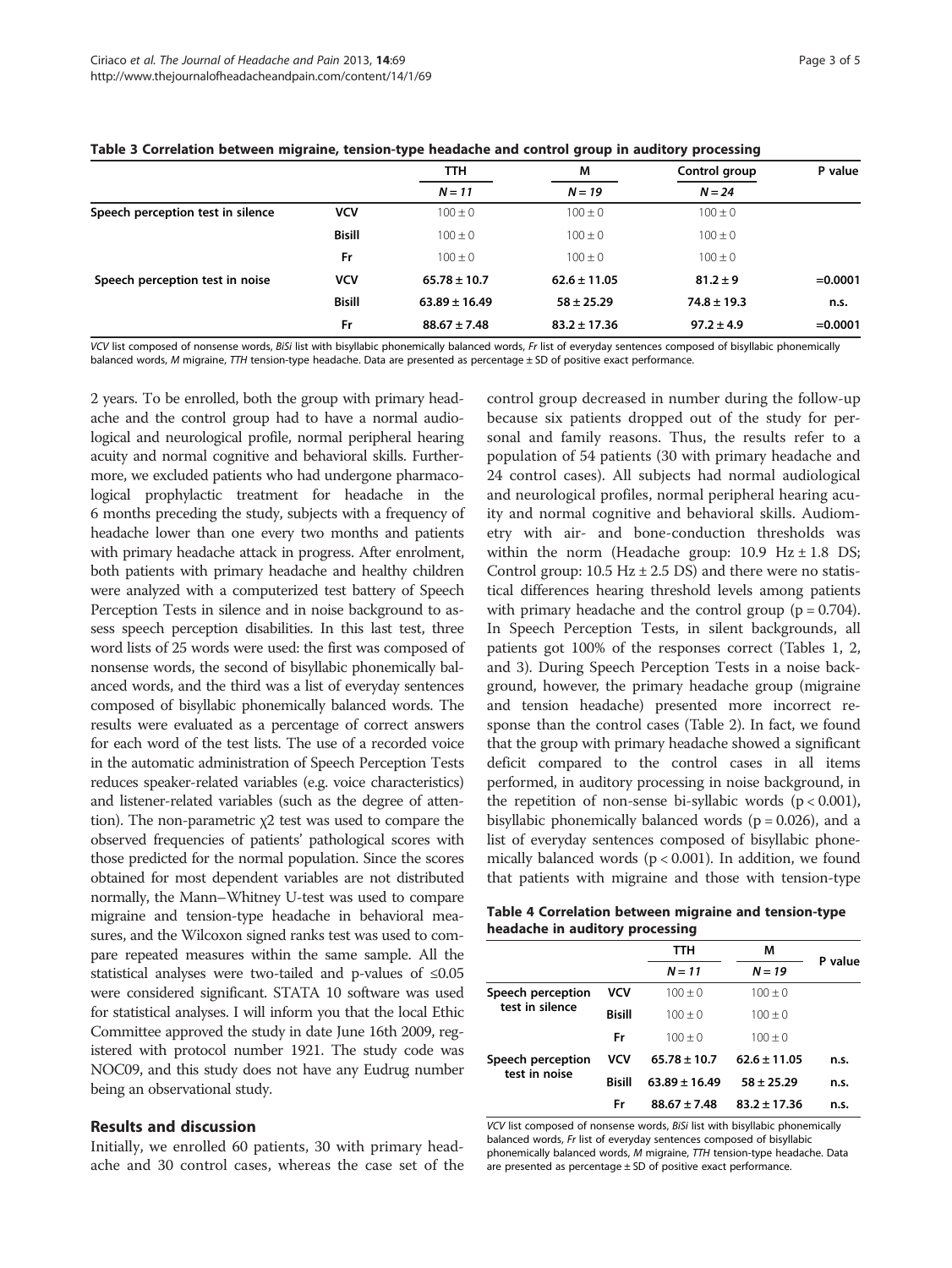<span id="page-3-0"></span>headache (separately) had a significant deficit in auditory processing compared to control cases in the item of Speech Perception Tests, that evaluated the repetition of non-sense bi-syllabic words  $(p < 0.001)$  and the repetition of a list of everyday sentences composed of bisyllabic phonemically balanced words ( $p < 0.001$ ), but not in those that analyze the repetition of bisyllabic phonemically balanced words  $(p = 0.85)$  (Table [3\)](#page-2-0). Finally, we found no significant differences in any of the items of the Speech Perception Tests, in a noise background, in the comparison between patients with migraine and tension-type headache  $(p > 0.05)$  (Table [4](#page-2-0)). Our results showed that patients with primary headache (migraine and tension headache), had a deficit of auditory processing in noisy background compared to control cases, but we found no significant differences when we compared patients with migraine and tension-type headache. Several authors claim that the comorbid diagnoses of the impairment of auditory processing, and the disorder of attention, cognition, or language, are due to the widely distributed networks with which central auditory pathways are linked, in bottom-up, top-down, and reciprocal loop processes [9]. Thus, it is reasonable to believe that the same hypothesis could be considered with regard to relations between primary headache and auditory processing. In this regard, interesting results have been obtained by different authors who have shown that migraineurs, during the intercritical phase, had a lack of habituation, or even potentiation, of cortical evoked potentials during repetitive stimulation and a strong intensity dependence of auditory evoked potentials, and that both these abnormalities in information processing could be due to a hypofunction of brainstem serotonergic projections to sensory cortices, emphasizing the link or overlap with the pathogenesis of primary headache. Furthermore, a recent study, showing a deficit in auditory processing during the migraine attack, reinforces this hypothesis, and the authors indicate that the function of neural substrates, responsible for different stages of auditory information processing, is impaired also during the acute migraine [[25](#page-4-0)]. Further studies are needed.

### Conclusions

In conclusion, our study suggests that the impairment of auditory processing, through a mechanism not yet wellknown, is likely to be correlated to the primary headache, regardless of whether it was a migraine or a tension-type headache. This is a work in progress, in fact we intend to continue the study by expanding the case series, comparing the results of the Speech Perception Tests with the neurophysiological investigations, and using the study of functional neuroimaging, with the aim of investigating more thoroughly the possible overlaps between the primary headache and central auditory processing. Further studies are needed, therefore, not only to improve the diagnostic

approach to patients with primary headache, but also to improve both pharmacological and non-pharmacological therapeutic intervention.

#### Consent

The authors received no financial support for the research, authorship, and/or publication of this article. Consent was obtained from the children's parents for the preparation and publication of this case report.

#### Competing interests

The authors declare that there are no potential conflicts of interest with respect to the research, authorship, and/or publication of this article.

#### Authors' contributions

AC had full access to all of the data in the study, takes responsibility for the integrity of data and the accuracy of the data analysis. AR had full access to all of the data in the study, discussed the data interpretation and wrote the manuscript. PM carried out the audiological evaluation. EG supervised the audiological evaluation and discussed the data interpretation. PB carried out the speech evaluation. EC revised the first draft of the manuscript. LAP was a key member of the clinical team, co-designed the study and discussed interpretation of the data. All authors have contributed to, seen, and approved the manuscript.

#### Acknowledgement

We would like to thank Dr. Morgan for her help with the English language.

#### Author details

<sup>1</sup> Headache and Drug Abuse Inter-Dep Research Centre, University of Modena and Reggio Emilia, via del Pozzo 71, Modena, Italy. <sup>2</sup>Child Neurology and Psychiatry Unit, University of Modena and Reggio Emilia, via del Pozzo 71, 41124 Modena, Italy. <sup>3</sup>Audiology Unit, Department of Diagnostic Medicine, Clinical and Public Health, University of Modena and Reggio Emilia, via del Pozzo 71, Modena, Italy. <sup>4</sup>Otolaryngology Department, Hospital of Carpi, Via Guido Molinari 2, Carpi, Italy.

#### Received: 21 April 2013 Accepted: 20 June 2013 Published: 9 August 2013

#### References

- 1. Abu-Arafeh I, Razak S, Sivaraman B, Graham C (2010) Prevalence of headache and migraine in children and adolescents: a systematic review of population-based studies. Dev Med Child Neurol 52:1088–1097
- 2. Anttila P (2006) Tension-type headache in childhood and adolescence. Lancet Neurol 5:268–274
- 3. Winner P, Gladstein J (2002) Chronic daily headache in paediatric practice. Curr Opin Neurol 15:297–301
- 4. Ozge A, Sasmaz T, Cakmak SE, Kaleagasi H, Siva A (2010) Epidemiologicalbased childhood headache natural history study: after an interval of six years. Cephalalgia 30:703–712
- 5. Gladstein J, Rothner AD (2010) Chronic daily headache in children and adolescents. Semin Pediatr Neurol 17:88–92
- 6. Parisi P, Verrotti A, Paolino MC, Urbano A, Bernabucci M, Castaldo R, Villa MP (2010) Headache and cognitive profile in children: a cross-sectional controlled study. J Headache Pain 11:45–51
- 7. Cook JR, Mausbach T, Burd L, Gascon GG, Slotnick HB, Patterson B, Johnson RD, Hankey B, Reynolds BW (1993) A preliminary study of the relationship between central auditory processing disorder and attention deficit disorder. J Psychiatry Neurosci 18:130–137
- 8. Riva D, Aggio F, Vago C, Nichelli F, Andreucci E, Paruta N, D'Arrigo S, Pantaleoni C, Bulgheroni S (2006) Cognitive and behavioural effects of migraine in childhood and adolescence. Cephalalgia 26:596–603
- 9. Bailey T (2010) Auditory pathways and processes: implications for neuropsychological assessment and diagnosis of children and adolescents. Child Neuropsychol 16:521–548
- 10. Stollman MH, Van Velzen EC, Simkens HM, Snik AF, Van den Broek P (2004) Development of auditory processing in 6–12-year-old children: A longitudinal study. Int J Audiol 43:34–44